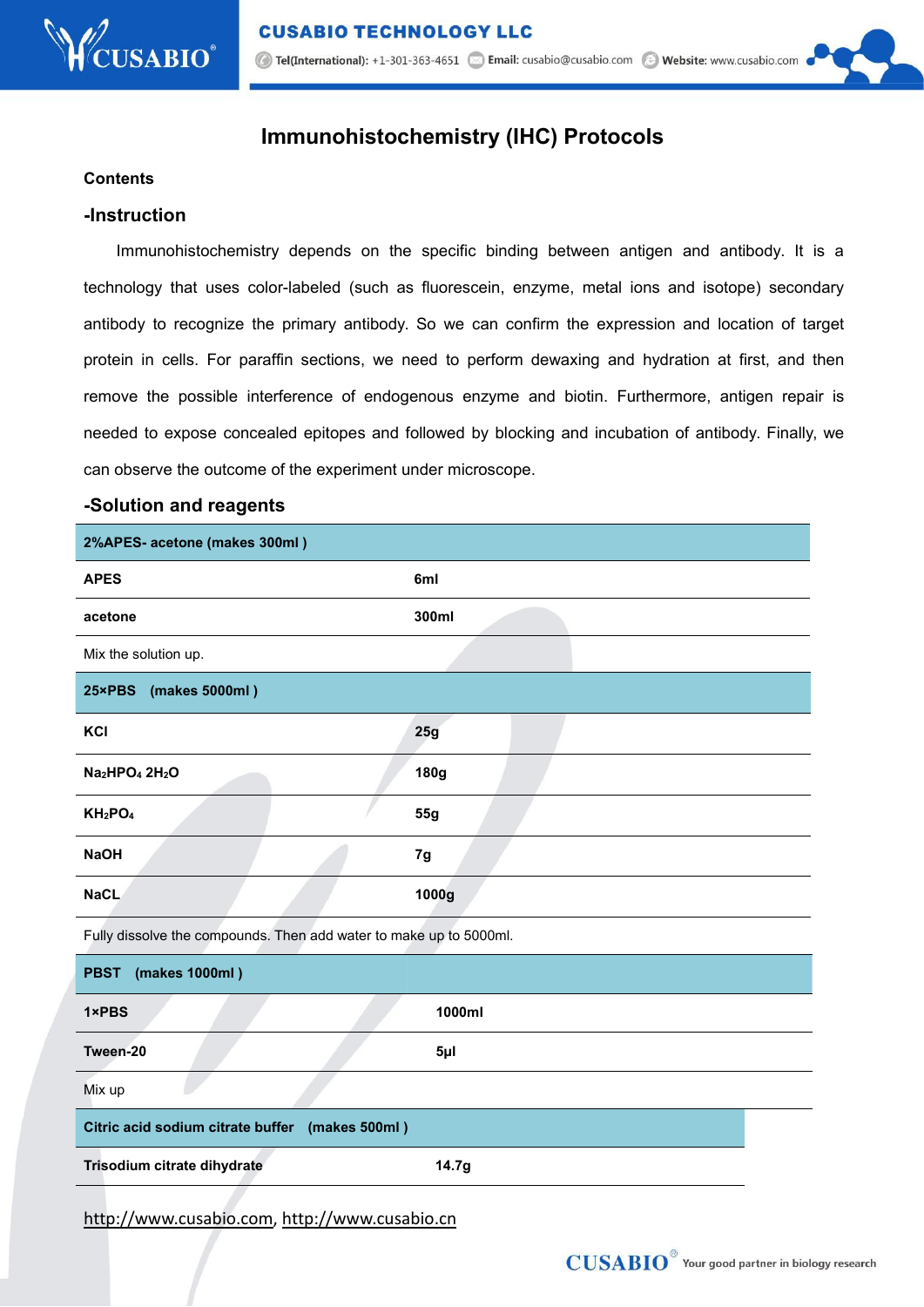

1. Tel(International): +1-301-363-4651 2 Email: cusabio@cusabio.com 2 Website: www.cusabio.com



Fully dissolve in 500ml ddH2O

**Citric acid monohydrate 4.2g**

Fully dissolve in 200ml ddH2O

Add 9ml citric acid monohydrate solution into 41ml trisodium citrate dihydrate solution and mix up

#### **-Dewaxing and hydration**

Remove of paraffin wax in the sections and expose the tissue. Further, recover the water environment of tissue to help the detection.

1. Soak slices with xylene or instead with environmental friendly dewaxing agent at least for 60min to dewax the tissue. It is better to heat up the slice to melt paraffin before this process, which will be more effective to remove paraffin wax.

2. Place the staining rack in gradient alcohol, which is 100%, 100%, 95%, 85%, 75%, 60% in turn, for 5min respectively.

3. 0.3% TritonX-100 is used to permeate cell membrane which is helpful for molecules to get into the target protein. 5min is enough.

NOTE: a. Keep the sections moist all the time. Otherwise there will be a high background.

b. Xylene is toxic. You can use tissue transparent dewaxing agent instead.

c. Before dewaxing, the section can be heated to help achieve a better dewaxing effect.

d. 2% APES- acetone buffer is usually used to prevent stripping of tissue from the slice by soaking the slice in it for 1min and heating the slice at 60℃ for 15min.

e. The time of dewaxing process will vary from temperature and reagents. In summer, room temperature is relatively high, so you can shorten the time properly. Besides, IF the dewaxing agent has been used for some time, you'd better extend the time or replace with fresh reagents.

## **-Removal of endogenous enzyme interference and antigen repair**

In the fixing process, formaldehyde can cross-link with the target antigen in the tissue to block the antigenic determinant. Therefore, it is necessary to open the cross-linking effect between antigen and formaldehyde to improve the tissue antigen detection rate. There several approaches to the point, including enzyme repair and hotfix. After experimental verification, hotfix works better than enzyme repair. Besides, antigen retrieval effect is also influenced by the repair buffer. There are three buffers that differ in pH, including citrate buffer (pH 6.0), EDTA buffer (pH 8.0), and TE buffer (pH 9.0). Generally, the higher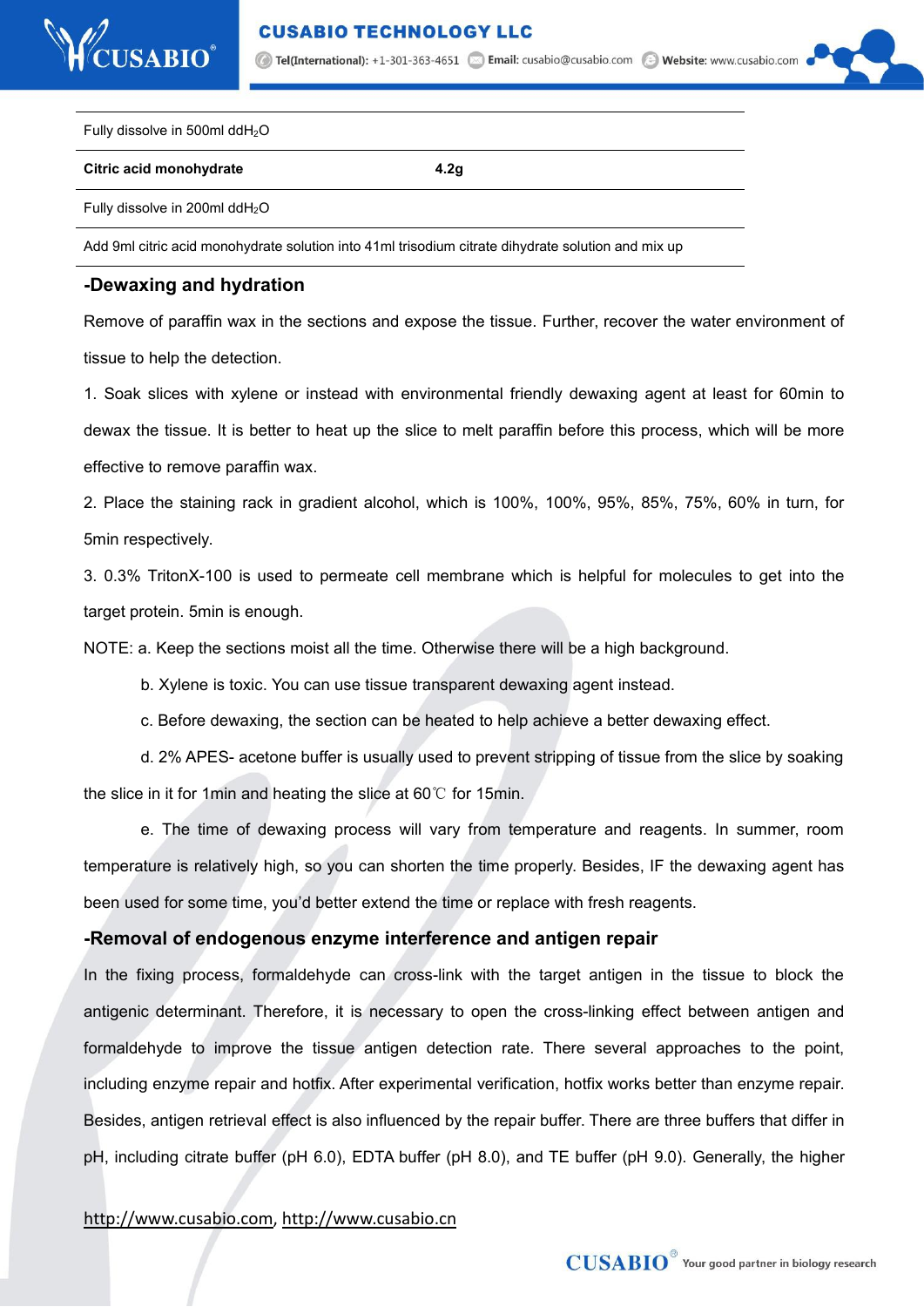

the pH value is, the stronger the repair forces. Endogenous enzymes, including peroxidase and biotin, can interact with chromogenic substrate DAB and biotin labeled secondary antibody resulting in false positive results. So we need to remove the endogenous enzyme.A long-term experiment confirms that  $3\%$  H<sub>2</sub>O<sub>2</sub> which is diluted by ddH<sub>2</sub>O or PBS or TBS or methanol can well eliminate the effect of endogenous enzyme for 10min.

1. 3% H2O2 is used to remove the interference of endogenous enzyme for 5min.

2. Soak slices in PBS pH 7.4.

3. Prepare 500ml citric acid sodium citrate buffer in a 1L beaker, and place it in a pressure cooker. Heat the buffer with a gasket in the water bath to 100℃. Then, the staining rack is placed in the boiled buffer. The beaker mouth is sealed with plastic wrap to prevent the water vapor from entering the buffer during heating. Continue heat the cooker with 1000W power to a high pressure state and keep for 2min. Then, heating is stopped immediately.

4. Wait until the pressure cooker cools naturally and you can open the lid. Take out the beaker and blow it to the room temperature by natural cooling.

5. Wash the slices with PBS for 5min by 3 times.

## **-Blocking**

The process is to block the nonspecific binding of antibodies with the serum which is from same source of

secondary antibody.<br>10% non-immunized goat serum is used to enclose tissues, each piece with 100ul, place the slice in wet box for 30min at RT.

## **-Antibody incubation**

Validated primary antibody should be selected for the IHC experiment. The dilution ratio and incubation time of antibody should be optimized according to the actual situation. Low temperature and long incubation time are recommended to ensure a better binding between antibody and antigen.

1. Wipe off the blocking buffer.

2. Dilute antibody to a proper concentration and add to the tissues to incubate overnight at 4℃. We recommend 0.01μg/ml as a working concentration.

3. Wash the slices in PBST for 3×5min.

4. According to instructions, dilute the second antibody to working concentration and incubate for 1h at 37℃. We choose the Biotin-labeled antibody as a second antibody.

## http://www.cusabio.com, http://www.cusabio.cn